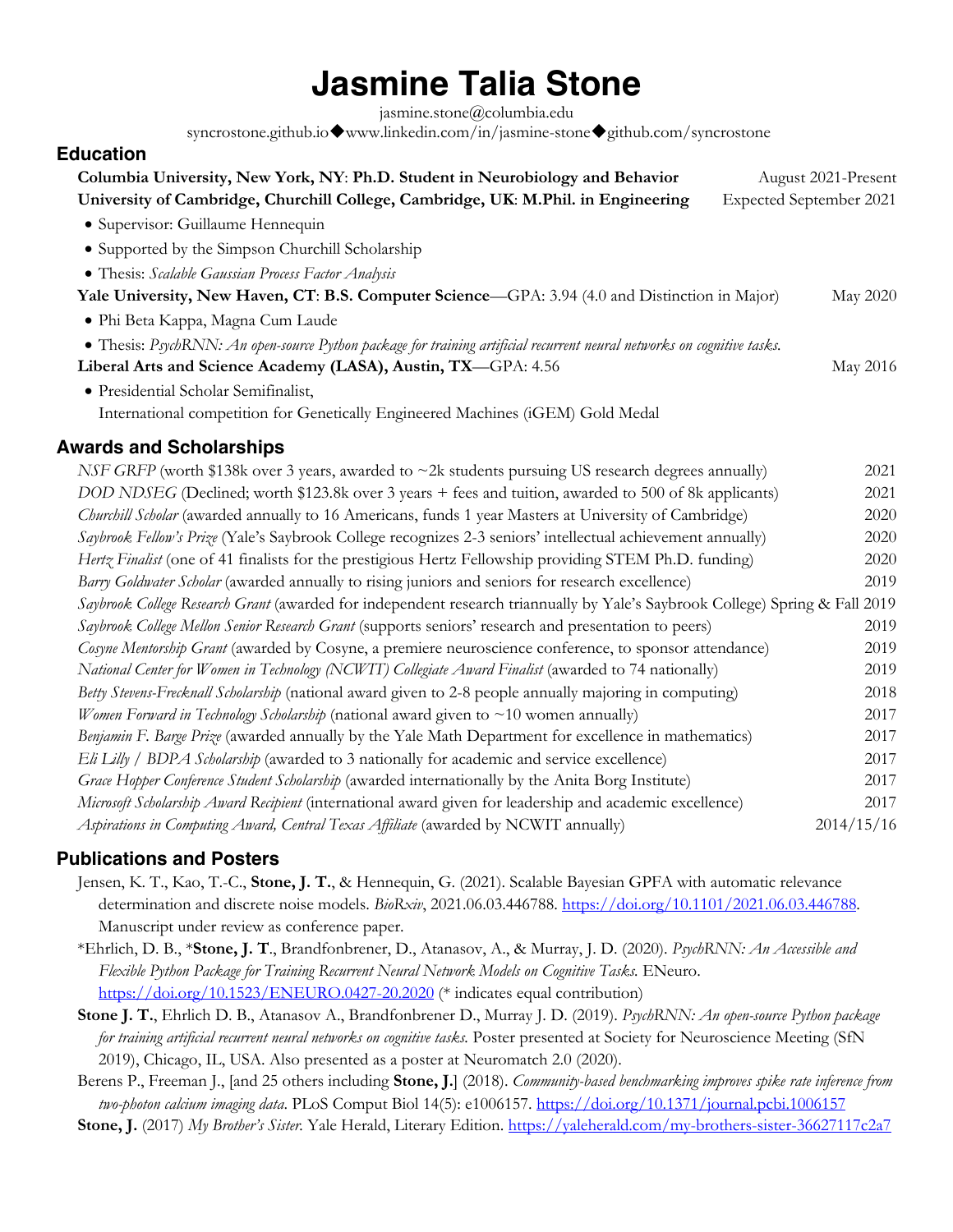- Berens, P., Theis, L., **Stone, J. T.**, et al. (2017). *Standardizing and benchmarking data analysis for calcium imaging.* Poster presented at Computational and Systems Neuroscience Meeting (COSYNE 2017), Salt Lake City, UT, USA.
- **Stone, J.**, Bonnen, K., Huk, A., & Cormack, L. (2016). *Manual target tracking reveals a perceptual asymmetry between crossed and uncrossed disparities*. Journal of Vision, 16(12), 840-840. Poster presented at Vision Sciences Society Symposium and Workshop on Natural Environments Tasks and Intelligence 2016.

#### **Talks**

*PsychRNN: An Accessible and Flexible Python Package for Training Recurrent Neural Network Models on Cognitive Tasks.* (2020) Neuromatch 3.0 (virtual). https://www.youtube.com/watch?v=OY\_Ix-QwB4Y

# **Patents**

| Stone, J., et. al. 2020. NEUROMUSCULAR CONTROL OF AN AUGMENTED REALITY SYSTEM. U.S.<br>20200097081, filed Sept. 20, 2019, and issued Mar. 26, 2020. (Worldwide Patent)                          |                  |
|-------------------------------------------------------------------------------------------------------------------------------------------------------------------------------------------------|------------------|
| Mao, Q., Stone, J. et. al. 2020. NEUROMUSCULAR CONTROL OF PHYSICAL OBJECTS IN AN ENVIRONMENT.<br>U.S. 20200097083, filed Sept. 26, 2019, and issued Mar. 26, 2020. (Worldwide Patent)           |                  |
|                                                                                                                                                                                                 |                  |
| <b>Research Experience</b>                                                                                                                                                                      |                  |
| Cambridge University, Engineering: Prof. Guillaume Hennequin's Lab                                                                                                                              | 2020-Present     |
| • Implemented novel techniques to scale Gaussian Process Factor Analysis (GPFA) methods to work on<br>an hour or more of electrophysiology data (previously only worked on $\sim$ 30s of data). |                  |
| Yale University, Psychiatry: Prof. John Murray's Lab                                                                                                                                            | 2017-2020        |
| • Implemented new features, polished, documented, and released open source package, PsychRNN, for<br>modeling cognitive tasks using recurrent neural networks.                                  |                  |
| CTRL-Labs (now part of Facebook), Interactions Team: Intern                                                                                                                                     | Summer 2018/19   |
| • Designed, implemented, executed, and analyzed multiple experiments with more than 80 human<br>subjects to evaluate cursor control and gesture detection using CTRL-labs' neural interface.    |                  |
| • Decreased gesture detection latency by 80ms, built benchmarks to determine which gestures to ship.                                                                                            |                  |
| · Collaborated with and organized work across multiple teams.                                                                                                                                   |                  |
| • Owned patent communication with an external legal team on one patent on which I am an inventor.                                                                                               |                  |
| · Outreach: Organized and ran multiple recruiting events; Demoed at Microsoft Research.                                                                                                         |                  |
| Yale University, Applied Math: Prof. Gal Mishne's Lab                                                                                                                                           | Spring 2018      |
| • Initiated and worked on computational vision project to automate whisker tracking and paw tracking of<br>mice in order to facilitate data analysis and classification.                        |                  |
| Janelia, Howard Hughes Medical Institute: Dr. Jeremy Freeman's Lab                                                                                                                              | Summer 2016      |
| · Compared calcium ion imaging analysis algorithms and modified them to be universally usable.                                                                                                  |                  |
| • Developed supervised learning algorithm for analysis.                                                                                                                                         |                  |
| University of Texas (UT), Neuroscience: Prof. Lawrence Cormack's & Prof. Alexander Huk's Lab                                                                                                    | 2014-2019        |
| • Programmed, ran, and analyzed Matlab experiments for 3D motion tracking.                                                                                                                      |                  |
| Technion - Israel Institute of Technology: Scitech Program<br>• Researched viability of amniotic epithelial stem cells: Best Presentation Award.                                                | Summer 2014      |
| <b>Teaching</b>                                                                                                                                                                                 |                  |
| The Coding School: CodeConnects Teacher                                                                                                                                                         | 2020-2021        |
| • Teach 1:1 & develop curriculum for high school students learning Python and Data Science.                                                                                                     |                  |
| • Volunteered more than 60 teaching hours.                                                                                                                                                      |                  |
| Neuromatch Academy (online school in computational neuroscience): Teaching Assistant                                                                                                            | <b>July 2020</b> |
| · Taught, advised on projects, & moderated 9 undergrads and graduates in a 3 week intensive course.                                                                                             |                  |
| Yale Computer Science, Data Structures Class: Undergraduate Learning Assistant                                                                                                                  | Fall 2017        |
| • Held office hours for students taking Data Structures, a required class for the major.                                                                                                        |                  |